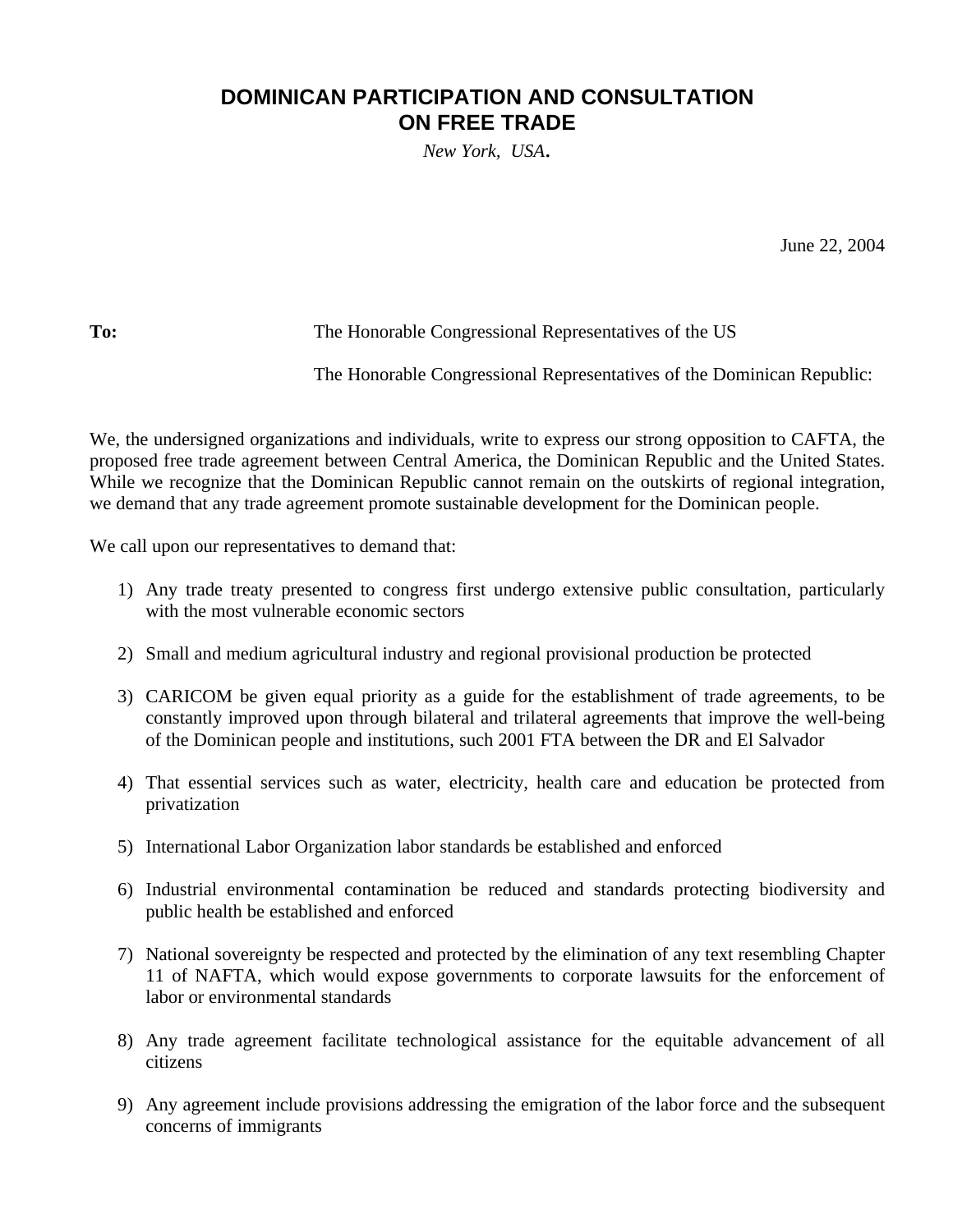10) That regional trade treaties not depend upon compliance with US military goals

Signed:

FUNDACION IDENTIDAD CULTURAL Domingo de la Cruz ASOCIACION DE EGRESADOS DE LA UNIVERSIDAD AUTONOMA DE SANTO DOMINGO –UASD-Marino Mejía ST. MARY'S EPISCOPAL CHURCH Revdo. Luis Barrios IGLESIA SAN ROMERO DE LAS AMERICAS U.C.C Simón Morell COMITÉ DOMINICANO DE RECORDACION Roberto Castillo MOVIMIENTO SIGLO XXI María Luisa Núñez CENTRO COMUNAL TAMBORIL Víctor Estrella MIERCOLES CULTURAL: Espacio de reflexión, arte y cultura Augusto Payano CENTRO DE EDUCACION BASICA Lucia Solano CDC REALIDADES, Corp. Zunilda Fondeur PROYECCIONES 2014 Pedro Ant. Lizt TRAZARTE: Huellas Creativas Felix García CENTRO CULTURAL FLORINDA SORIANO "Mamá Tingó" Claudia de la Cruz FUNDACION MINERVA MIRABAL Carlos Leiter ACADEMIA DOMINICANA DE DEPORTE DE QUEENS Julio Ferrera UNION DE ORGANIZACIONES DEPORTIVAS HISPANOAMERICANAS Radhamés Brea LATINOS@ THE RIVERSIDE CHURCH Arelis Figueroa Librería "CALIOPE" César González

Radhamés Pérez **Antonio A. Méndez** Nelson Rossi Sarah Pérez Pedro Payano Luis Alvarez Carmen Medina Manuel Alemán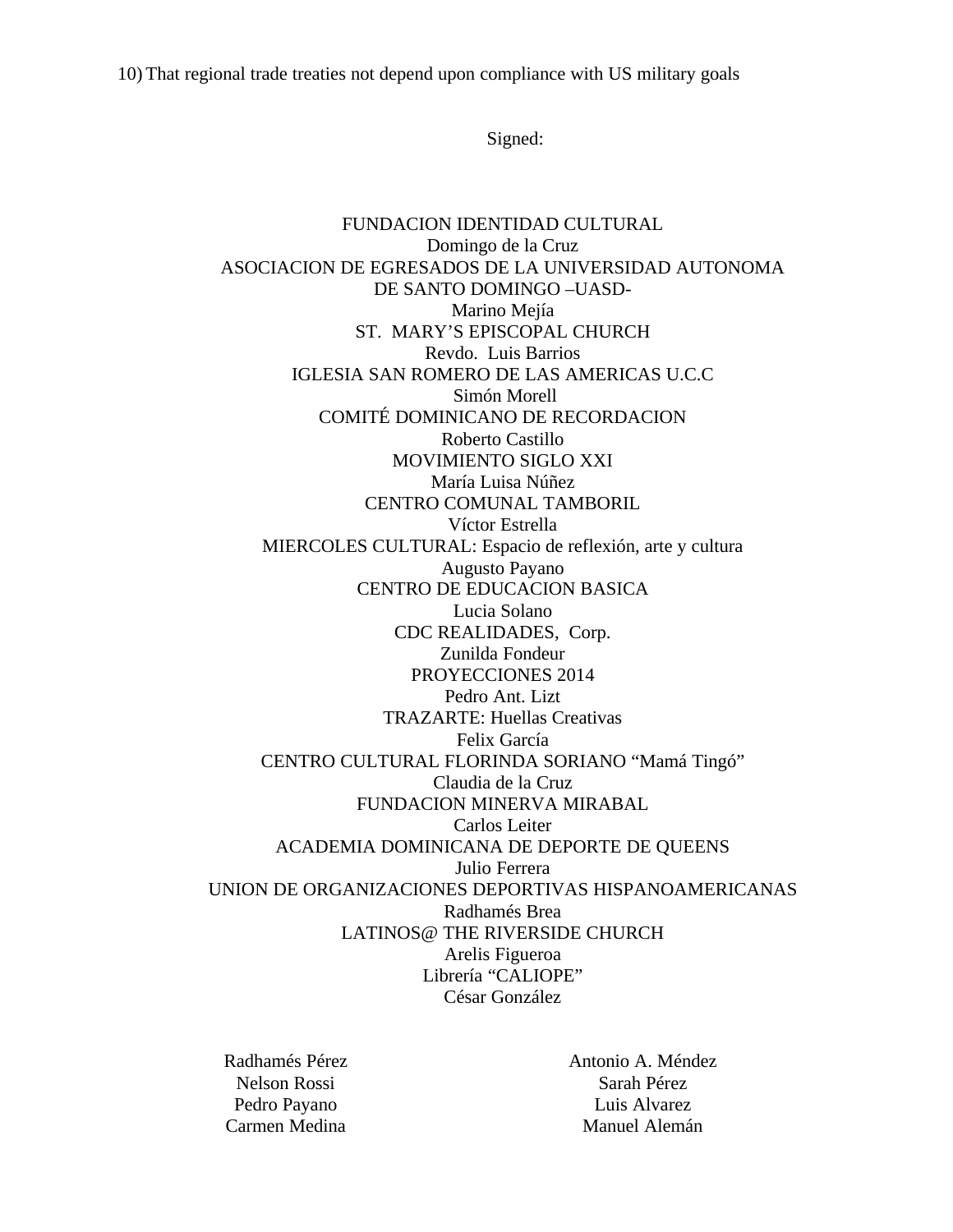Diómedes Núñez Rafael Sosa Arthermio Pérez **Analysis** Ana Núñez Dagoberto López-coño Héctor Miolán José L. Paulino José Sosa Ezequiel Jiménez Alba Mota

Luis Rojas Gregorio Mercedes María Díaz Diógenes Abréu Papo Toribio Dixa D'Oleo Ramón Domínguez Lucila Rutinel Domínguez Manuel Marte **Manuel Marte** Jorge García Rósula B. Peña **Aurelia Carmen Mata** Osvaldo V. Vólquez José R. Rodríguez Alfredo Mieses Vicente Ramírez

#### DOMINICAN REPUBLIC

IGLESIA EVANGELICA DOMINICANA Rvdo. Alejandro Figueroa ALFALIT DOMINICANA Betania Figueroa

Francisco Antonio Santos **Radhamés García** Reynaldo Cabral **Luis Abreu** Juan Bautista Gutiérrez Luis Henríquez

Franc Rosario Dr. Luis Bircam Rojas Primo Iglesias Fausto Lantigua Rafael Tatis Luis Ulloa Morel Ketti Diaz Mercedes Alfonseca Caamaño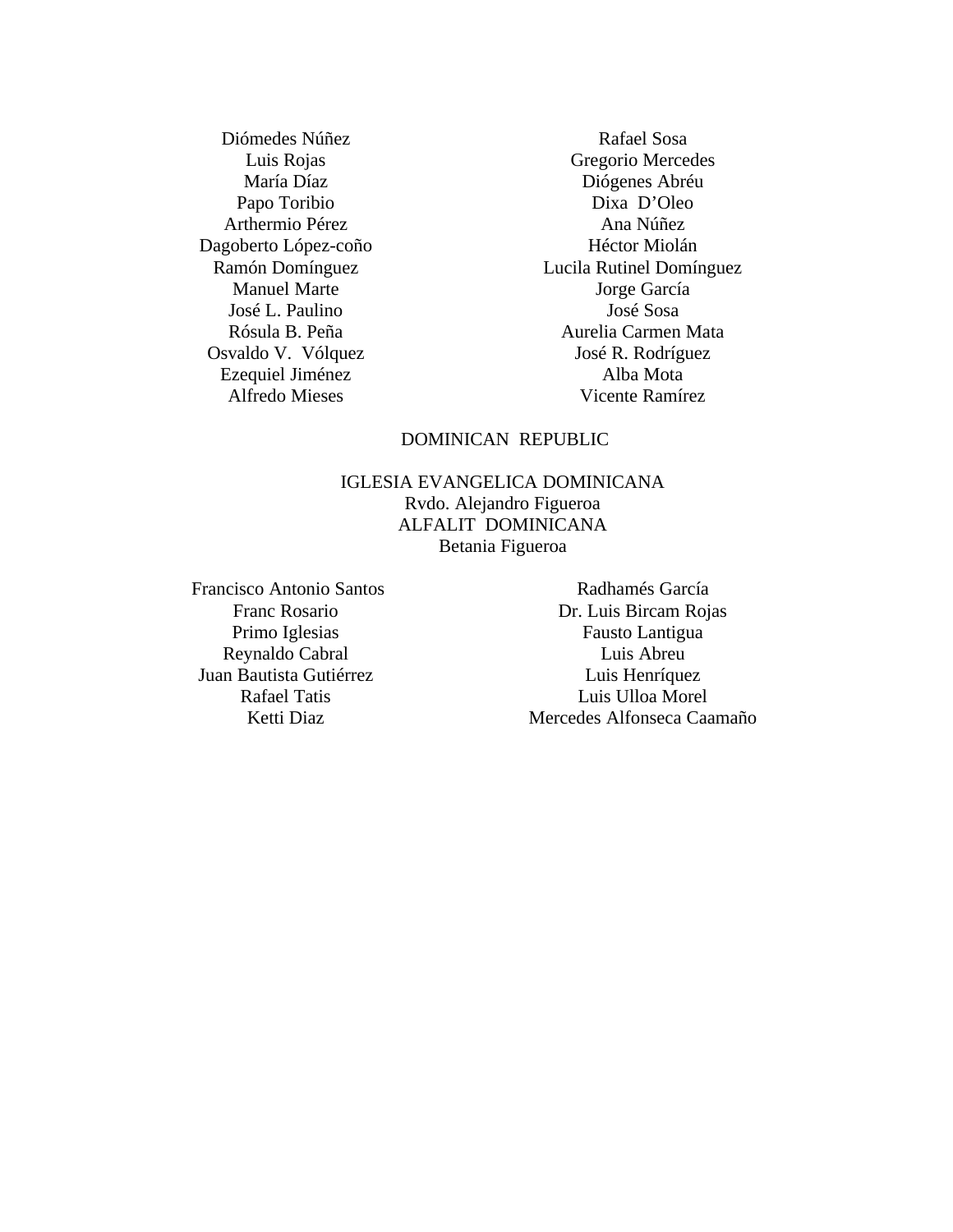# **Table of Contents:**

# **I. THE CENTRAL AMERICAN AND DOMINICAN REPUBLIC FREE TRADE AGREEMENT (CAFTA)**

# **II. FREE TRADE: MULTINATIONAL CORPORATE DOMINATION, NOT SUSTAINABLE DEVELOPMENT**

**III. DIFFERENCE BETWEEN US FREE TRADE TREATIES AND OTHER REGIONAL AGREEMENTS**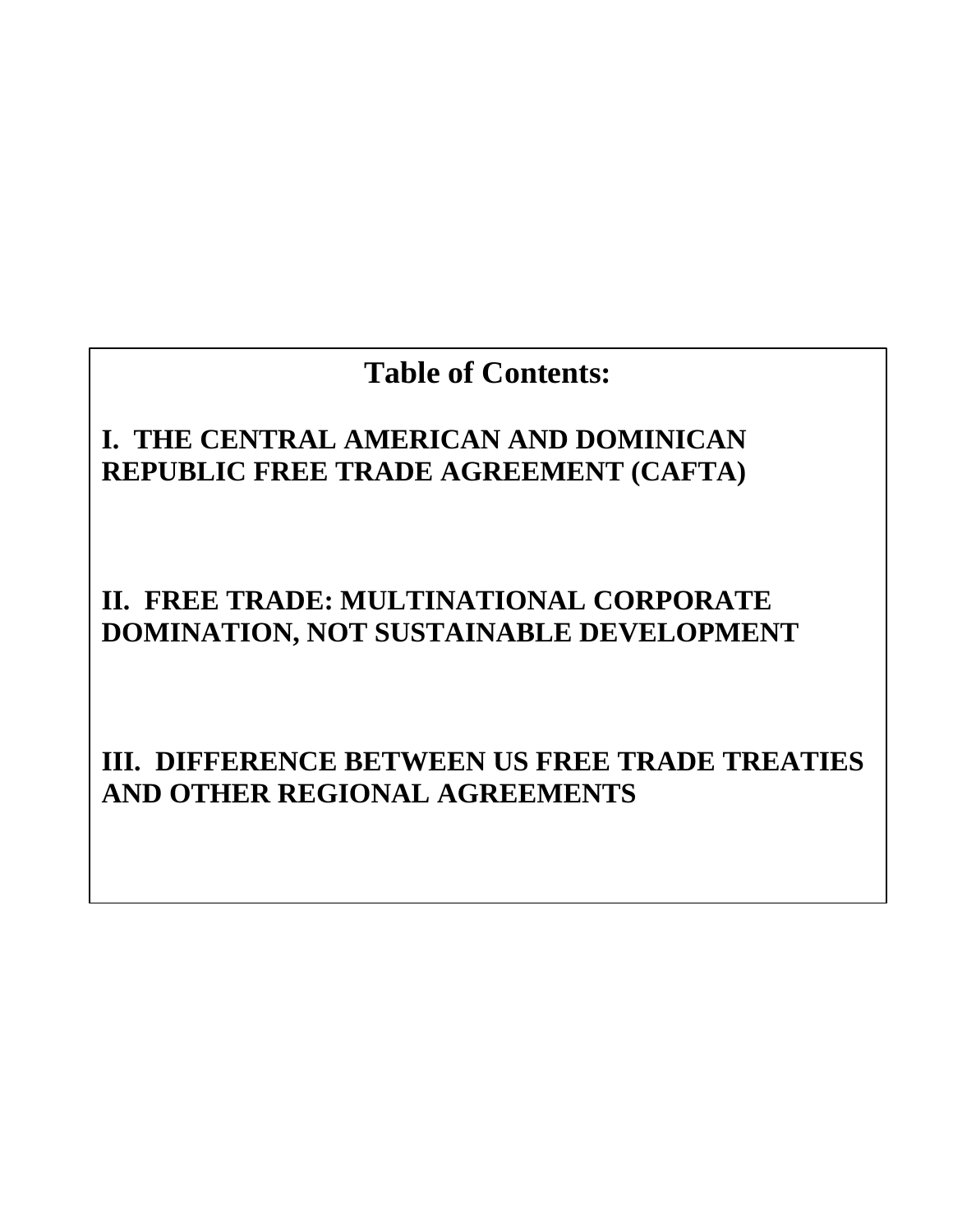## **I. THE CENTRAL AMERICA AND DOMINICAN REPUBLIC FREE TRADE AGREEMENT (CAFTA)**

#### **History of Negotiations:**

 $\overline{a}$ 

In 1997, the United States, Central America and the Dominican Republic signed the "Statement of San José", projecting the establishment of a "Free Trade Treaty", before the 2005. One year later in Miami, Florida, the protocol to negotiate the agreement was established, and in 2002, the United States, Nicaragua, Honduras, Guatemala, El Salvador and Costa Rica began to negotiate what by 2004 would be known as "CAFTA".

During that process of negations and incorporation, the countries involved did not prioritize the inclusion of the DR. The Dominican president Hipólito Mejía, pressured by business special interests and fearful that his country might be excluded from the treaty, offered greater concessions and abandoned previous efforts toward trade agreements with Central America without the United States, such as its bilateral trade agreement with El Salvador, in practice since October 4th, 2001.

US Trade Minister Robert Zoellick announced in August, 2003 that CAFTA would include the  $DR<sup>1</sup>$ , and held formal negotiations for the treaty from January to March, 2004. Mejía accepted the terms previously negotiated by the US and Central America, and announced that the agreement would be signed in DC on June 22, 2004 without ever consulting with the nation. Even the most directly damaged economic sectors, such as the "free trade" zones, the pharmaceutical industry, public health, and all the micro, small and medium businesses were not allowed a voice.

<sup>&</sup>lt;sup>1</sup> Isa-Contreras, Pável: "Dramas y resultados de la adhesión dominicana al CAFTA", Centro de Investigación Económica para el Caribe (CIECA)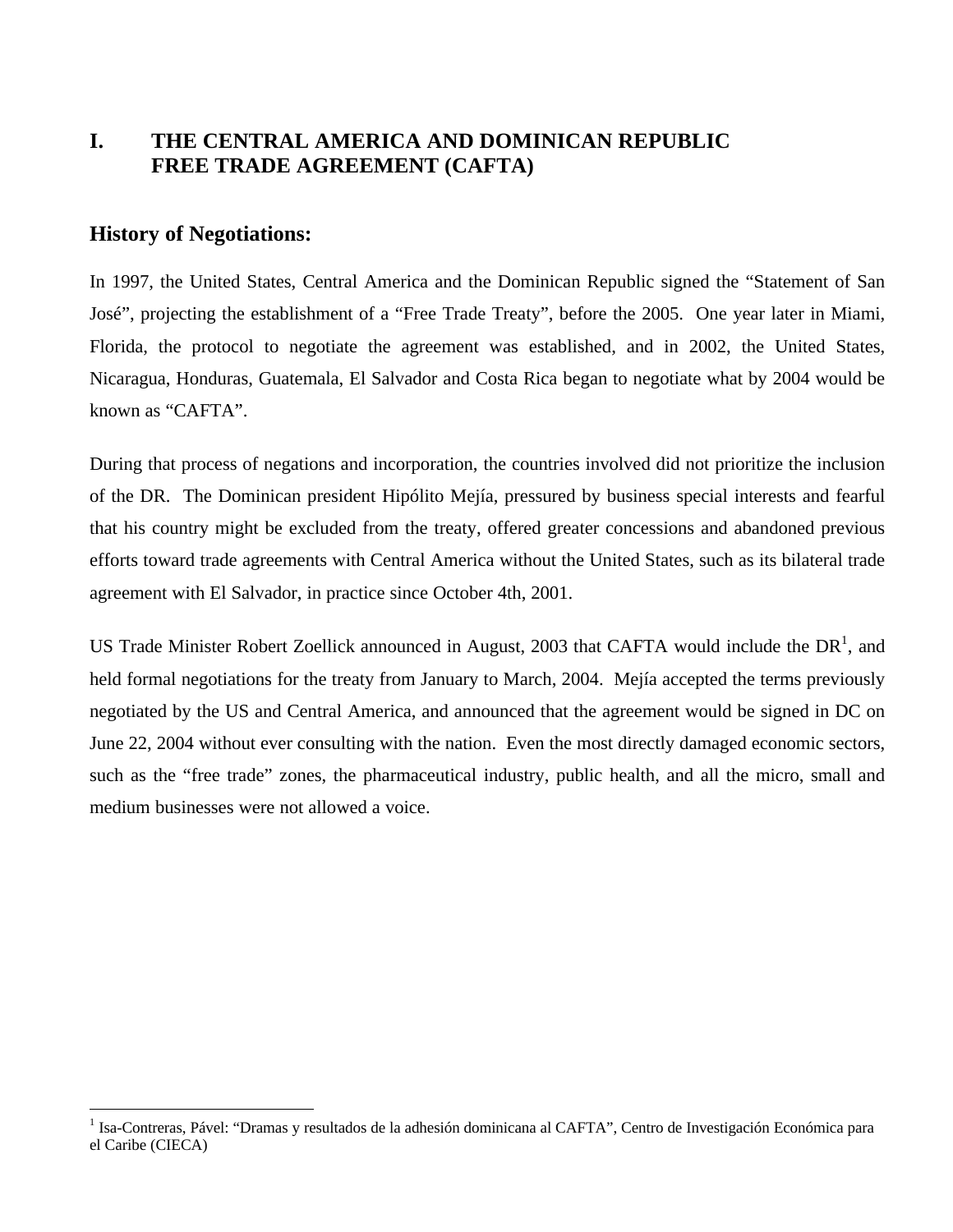# **Key Elements of CAFTA:**

The key elements of this treaty demonstrate how maximum benefits and priority is offered to large US and Dominican commercial/financial interests:

#### **1. Elimination of Protection over Dominican Markets**

- ÿ Over 80% of US **consumer and industrial goods** would be immediately exempt from Central American and Dominican customs duties, including:
	- o computer equipment and accessories
	- o agricultural, construction, medical and scientific equipment
	- o paper & chemical products
	- o textiles goods
- ÿ All taxes would be removed from US **vehicles & replacement parts** within 5 years
- ÿ For the next 15 years, over 50% of all US **agricultura**l products would be immediately exempt from Central American and Dominican customs duties, including:
	- o high quality meat
	- o cotton
	- o wheat
	- o soy
- o key fruits and vegetables
- o processed food
- o wine
- ÿ All US **pork, beef, poultry, rice, fruit, vegetables, corn and milk products** would have improved access to Central American and Dominican markets; surpassing the possibilities of provisions from Canada, Europe and South America.
- $\triangleright$  US investors would be granted the same rights as local investors in Central America and the DR within areas they already operate: **the acquisition and management of investments, loans, concessions, contracts, intellectual property, etc.**
- $\triangleright$  Central America and the DR would dismantle regulatory taxes in almost every sector, including: **telecommunications; finances and banking, insurance and investments; wholesale distribution; electricity; computers and concession services; audiovisual and entertainment; energy and transportation; construction and engineering; tourism; publicity; professional services (architects, engineers, bookkeepers, etc.) and environmental services**

### **2. The Dominican Niche within CAFTA**

- $\triangleright$  Sugar exports to the US will increase 0.12% within the first 5 years, 1.3% after that, until reaching 1.9% in the 15th year of the agreement
- $\triangleright$  More than 99% of Dominican exports would be free from tariffs, a mere 8% increase from the conditions established in 2001, that allow 91% of Dominican products to be exported to the US free from tariffs through non-reciprocated concessions.<sup>2</sup> Once sanitary and technical protections are implemented, this could actually signify a substantial *reduction* of Dominican products in the US markets.
- $\triangleright$  No improvements to current labor laws and environmental protections are included, nor is there an plan to enforce existing standards.

 $\overline{a}$ 2 Idem, Isa-Contreras, Pável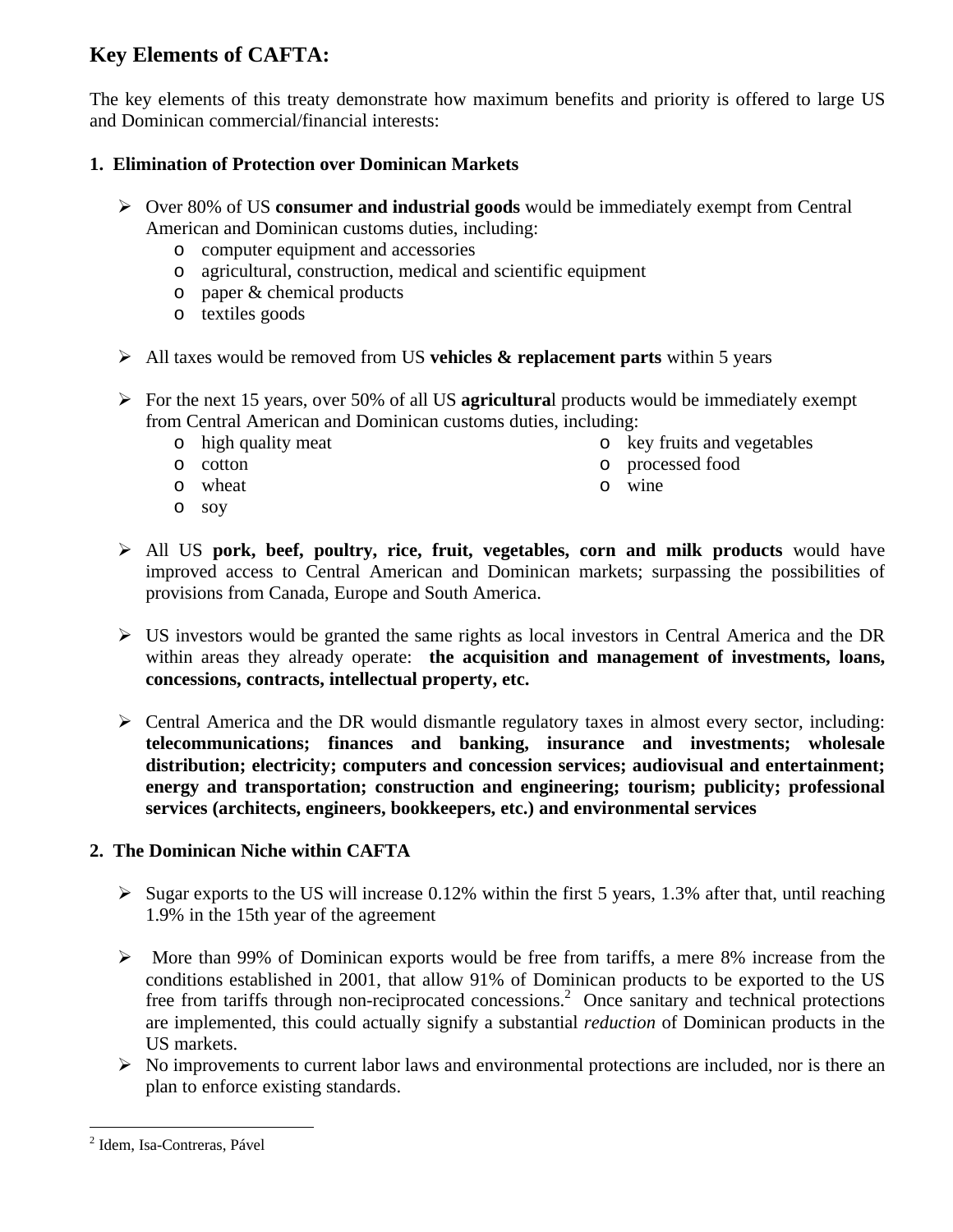### **Analysis:**

The supposed advantage of increasing sugar exports offered by CAFTA to the DR means very little, considering that US dismantled the sugar and agricultural economy in order to replace it with tourism and a service sector (primarily free trade zones and telecommunications,) through its support of the counterinsurgency governments led by Joaquín Balaguer (1966/1978). Beyond that, the 3rd of June, 2004, the sugar producers Central Romana (from Washington DC), Central Azucarero Vicini, Cristóbal Colón, Cía., Anónima de Exportaciones Industriales, Cía. Anónima de Inversiones Inmobiliarias, Central Azucarero Consuelo, Federación Dominicana de Colonos Azucareros, Consorcio Azucarero Central y Consorcio Agroindustrial Cañabrava, communicated to the Dominican government's trade negotiators that they were not in agreement with the treaty. The 2nd of January, 2004, they reiterated their position, headed by the director of the Sugar Institute (Instituto Azucarero). Their position was supported by 10 of the 29 sentators.

The idea that the United States would improve environmental standards is not credible when one considers the widespread ecosystem destruction resulting from promotion of its corporate and military interests. For more than 30 years, the US/Canadian company *Falconbridge Dominicana* has been responsible for some of the worst, irreversible environmental destruction in the northern region of the country through its iron/nickel exploitation. The same can be said for the North American owned gold refinary *Rosario Dominicana*, to only cite two examples.

The token mention of existing labor and environmental laws is misleading, given that no plans are included for the enforcement of these regulations, which do not even reach the international standards set by the International Labor Organization. It is also fact that a basic requirement within US free trade zones in the DR is the absolute prohibition of labor unions and protections. A recent *Human Rights Watch* study<sup>3</sup> documents "gender discrimination based on reproductive conditions" that the respective governments have done nothing to improve.

Even worse, the infamous "Chapter 11" clause of NAFTA, the North American Free Trade Agreement, would be included, enabling corporations to sue the Dominican government for perceived profit loss upon enforcement of the existing labor and environmental standards in private trade courts outside of national and international jurisdiction and oversight.

Enforcing economic dependence through elite multinational alliances and consolidation of power is part of US neocolonialistic strategy to protect its economic and military interests. The current structure of CAFTA would clearly concentrate the wealth and future of the nation into fewer and fewer hands, putting the Dominican Republic on the fast track to losing its sovereignty by:

- eliminating the Dominican agricultural, agro-industrial and industrial manufacturing sectors
- virtually eliminating micro and small businesses
- strangling medium sized national companies
- increasing the monopoly of big companies
- triggering merges between large national companies with transnational corporations

<sup>&</sup>lt;sup>3</sup> "Gender discrimination based on pregnancy in the Dominican Republic Free Trade Zones": Implications for CAFTA, the Central American Free Trade Agreement, April 2004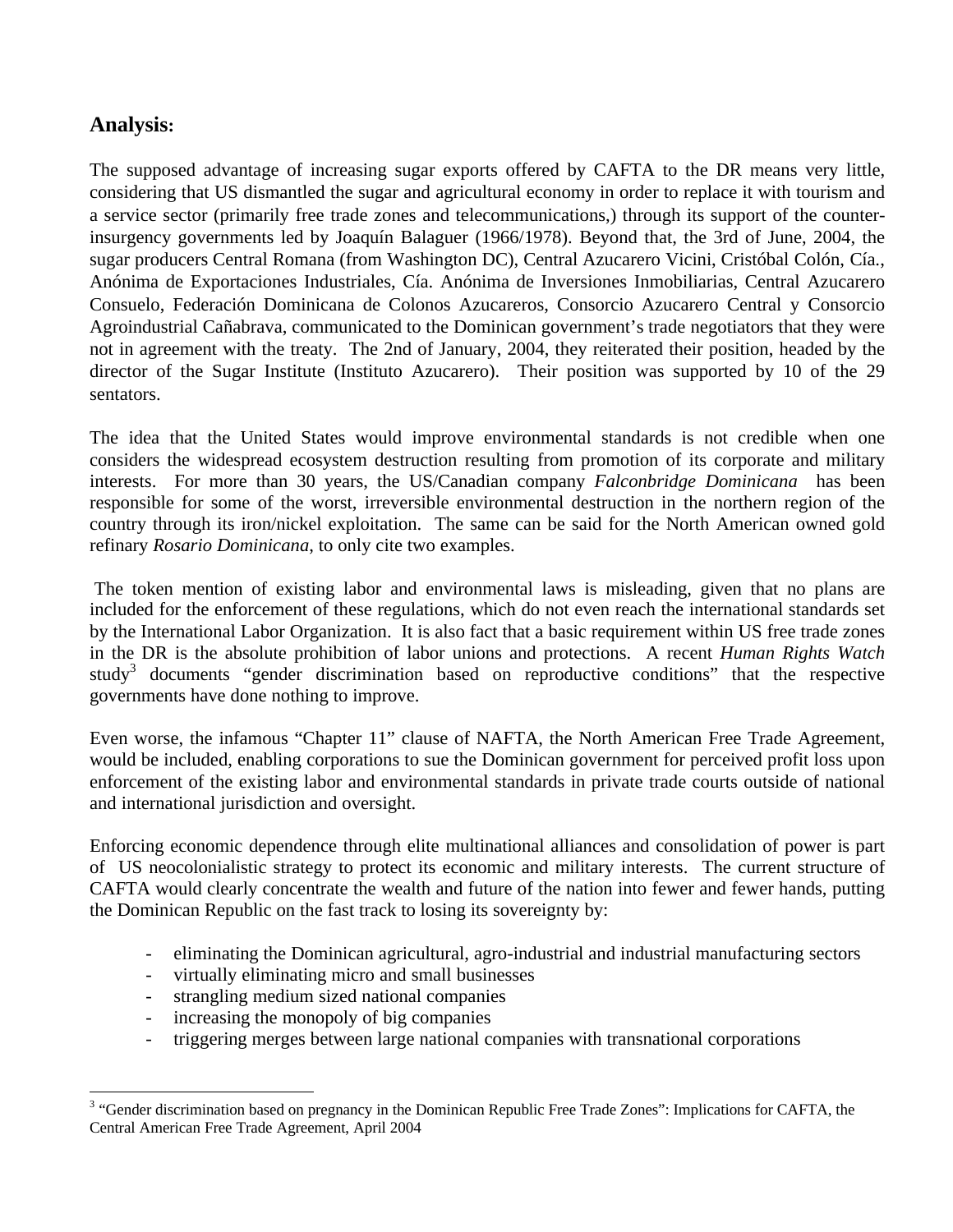- forcing the DR to depend upon imports, tourism and free trade zones, in worse and worse conditions

#### **Other results:**

- 23% of the country's taxable income and 3.5% of the Gross National Product (GDP) will be lost to the elimination of tariffs, forcing increased imports from free trade zones for domestic consumption.
- the already high unemployment rate will sky rocket, due to the rapid elimination of employment providers
- the Dominican peso will continue its inflationary spiral and depreciation in relation to the US dollar.
- the external debt will increase beyond its current \$7 billion, an amount already equivalent to 40% of the GDP, forcing greater dependency on international financial institutions (such as the IMF, World Bank and Paris Club, etc.)
- transnational corporations will have more control over national production

In conclusion, poverty will continue to expand beyond the current 30% rate, as is documented by the UN Development Program (UNDP), even as underdevelopment is reinforced by the fall of the GDP (0.4% in 2003) and the reduction of per capita income (from \$2,109 to \$1,818 in 2004). This crisis would only increase with the proposed FTAA and the nearing 2007 expiration date of the Caribbean Basin Trade Partnership Act (CBPTA) that protects free trade zones, the production and service sectors, international tourism and the increasingly deficient national tourism infrastructure.

#### **Other aspects for consideration:**

Central America and the DR are at an enormous comparative disadvantage with the US, given the traditional limited productivity of their economies and subsequent inability to compete.

The US is a country historically set apart by virtue of its enormous and unique access to economic and technological resources, resulting in unarguable power and comparative economic advantage for its producers. It is the largest agricultural exporter in the world, subsidizing its producers as part of "national security." On May 13, 2003, president Bush signed the Agricultural  $Law<sup>4</sup>$  that increased agricultural subsidies to \$190 billion through 2008. Add to that its development of energy, telecommunications, and transportation infrastructure, in addition to technical, agro-industrial, and financial/capital regulations. Trade treaties such as CAFTA is part of the "*aggressive policy of pursuing and opening external markets* to US agricultural products."<sup>5</sup> Its wealth extends over incomparable human resources, quality and quantity of production, and domination over international financial institutions where it acts as both plaintiff and judge.

 $\overline{a}$ 

<sup>4</sup> El Tiempo Newspaper, June 1, 2002

<sup>5</sup> Idem, Acevedo Vogl, Adolfo José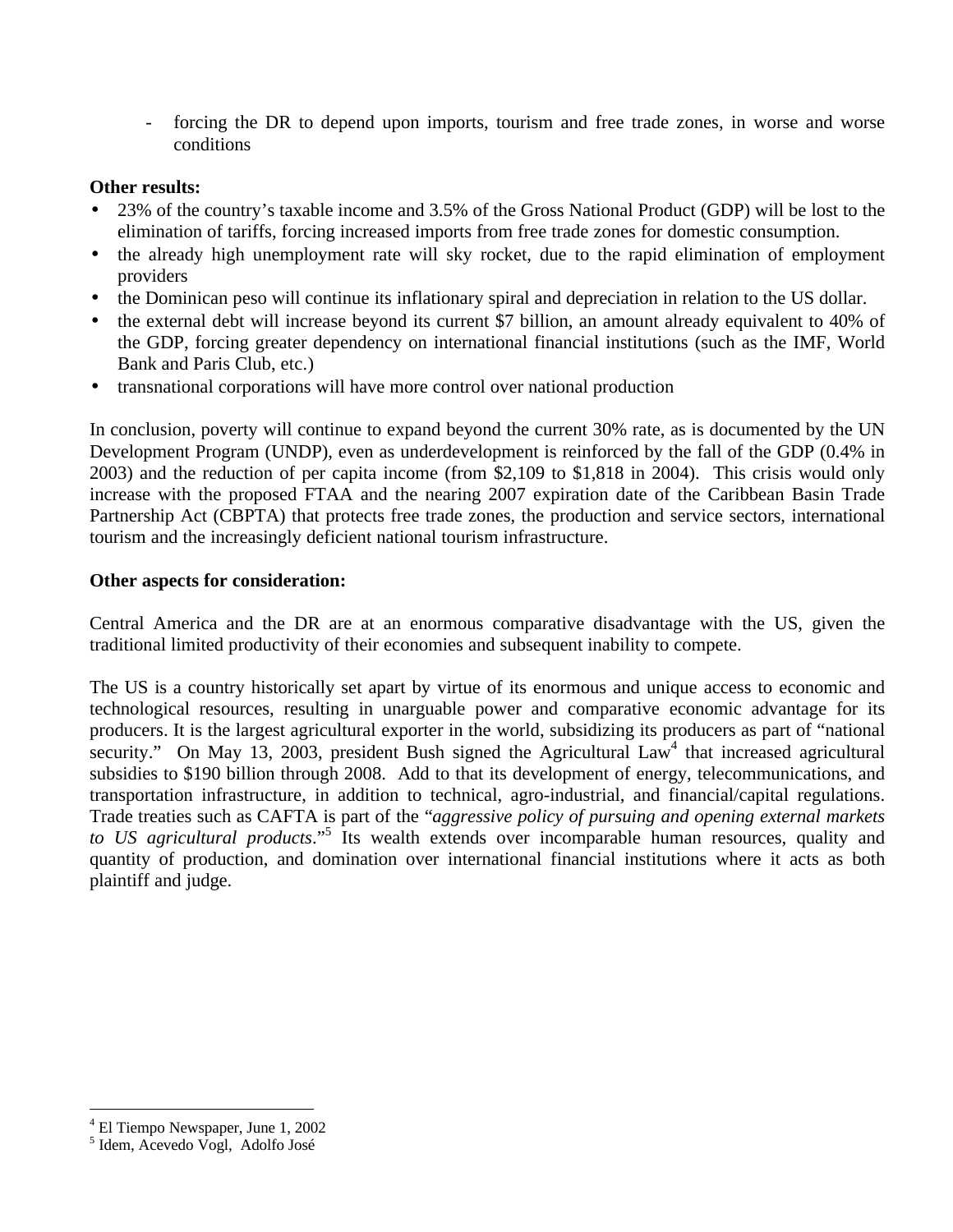# **II. FREE TRADE: MULTINATIONAL CORPORATE DOMINATION NOT SUSTAINABLE DEVELOPMENT**

## **Historical Context:**

The emerging unipolarity of the planet, symbolized by the fall of the Berlin Wall in the 90s, served to relaunch US neoconservative capitalist ideology through military, technological and corporate domination over territory, politics, and the economy through its huge military and technological power and corporate capital. The International Monetary Fund serves this agenda through unstoppable external debt, privatization of essential services and the deepening of the dependence of poor countries. Following the same logic, Free Trade treaties remove the remaining restrictions on the mobility and development of transnational capitalist businesses, disregarding the extermination of national economies. All are designed to control the circulation and accumulation of capital around the world through globalized import/export commerce. All participating nations are forced to submit to this logic, which concentrates great wealth in the hands of very few.

The capitalist restructuring of economic regions and sub-regions envisioned after World War II with the establishment of the World Bank and the IMF strategy led to continental treaties dominated by the most developed countries in the region:

1) The European Union (EU), signed the European Community Single Economic Market in January, 1993 as a mechanism to recover its continental protagonism and improve its geopolitical self-determination.

2) The Asian Economic Association (New Zealand, China, Japan, South Korea, Taiwan, Hong Kong, Indonesia, Malaysia, Philippines, Singapore, Thailand and Brunei), sought the same geopolitical power. This broad scope of the association in the mid-80s led to the 1989 Asian Pacific Economic Council (APEC), which included Australia, the US and Canada. In November of 1993, Mexico and Papua-New Guinea were accepted as well.

## **Current Developments:**

The relative advance of these continental blocks motivated the United States to launch a similar project, the "Free Trade Area of the Americas (**FTAA**), that aims to integrate the 34 countries of the American continents. But the US is ignoring the historical continental relationships and the long existing impediments to economic, technologic and socio/cultural advancement under continental submission. **CAFTA** is considered to be the first step toward this hemispheric agreement, offering the US a seven country block with which to negotiate with the rest of Latin America (excluding Cuba.) This would immediately deactivate regional treaties such as **CARICOM** and the Caribbean Basin Initiative, and reduce the regional advantages offered to small and developing countries under the "special & differentiated treatment" category in the **WTO** (World Trade Organization).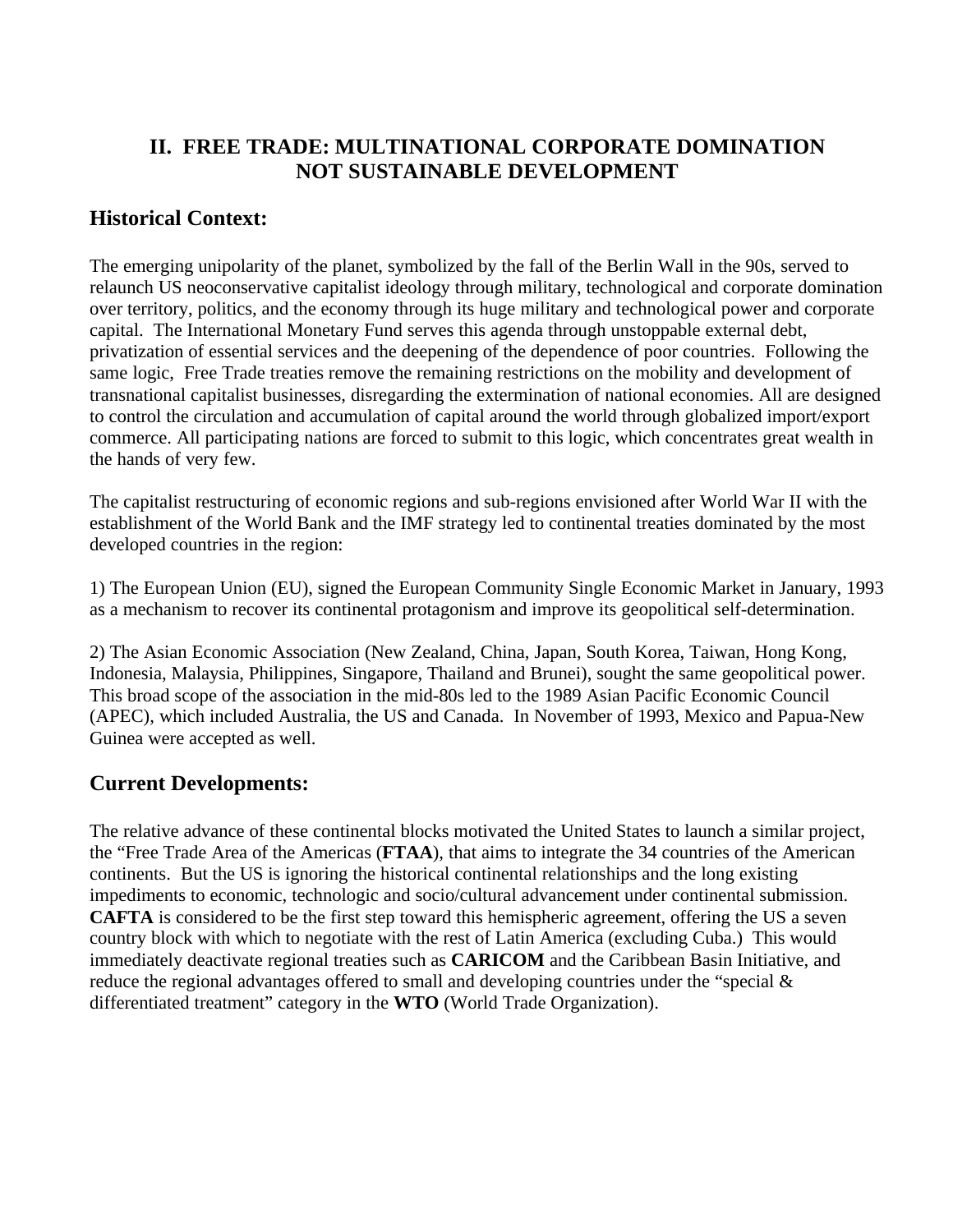# **III. DIFFERENCE BETWEEN US FREE TRADE TREATIES AND OTHER REGIONAL AGREEMENTS**

### **Historical Context:**

In December of 1965, the governments of Trinidad and Tobago, Antigua, Barbados and British Guyana, met in Antigua to debate the Trinidad and Tobago proposal for a sub-regional common market. The resulting **CARIFTA**, the Caribbean Free Trade Association, was signed by nine Caribbean nations between July/August of 1968 and May of 1971.

In order to promote regional development within poor countries with respect of the developmental differences among them, they established:

- common tariffs
- integration and incentives promoting regional industrial activities
- special procedures to commercialize agricultural products

In 1969, logic dictated the formation of the **Caribbean Development Bank**, which included twenty nation members from the Caribbean sub-region by the end of the 80's. The additional integration of the developed countries of Canada, France, Germany, Italy and the United Kingdom, due to their historical connections to the region, slightly shifted its original purpose. Nonetheless, the idea of the powerful contributing to the improvement of the weaker countries without taking comparative advantage prevailed, and thus was formed **CARICOM**, the Caribbean Community. Subsequently, the similar purposed "**Like Minded Group**," was instituted in the WTO.

In March of 1991, "**MERCOSUR**", a common market of the South American countries was formed, initiated by Brazil, Argentina, Paraguay and Uruguay, through the Asunción Agreement. The project was presented as a means toward sustainable development for its members, respecting the developmental differences between nations and proposing means to diminish inequality and achieve regional equilibrium and harmony.

That same year, Canada and the US signed **NAFTA**, the North American Free Trade Agreement. Three years later, (January, 1994) they included Mexico, an under-developed nation, to continue the "rich and poor" experiment.

This directly contrasts with what rich countries offer the poor (Spain, Portugal and Greece) in the European Community: *technological and economic transfer standards; human resources training, regulations for technical/managerial updates; support for the development of environmental and labor norms; job security plans, and the strengthening of benefits for families.* <sup>6</sup>

Ten years of "Free Trade" experimentation has been sufficient to reveal the true goals of large US corporate interests in the continent: capitalize upon the inequality between the nations of this hemisphere. Mexico was forced to complicate its own underdevelopment, poverty and huge external debt with accelerated monopolic/oligarcic capitalist pressure toward further dependency and underdevelopment. The results have been "*a combination of a production stagnation, an accentuated increase in rural*

 6 José Acevedo Vogl,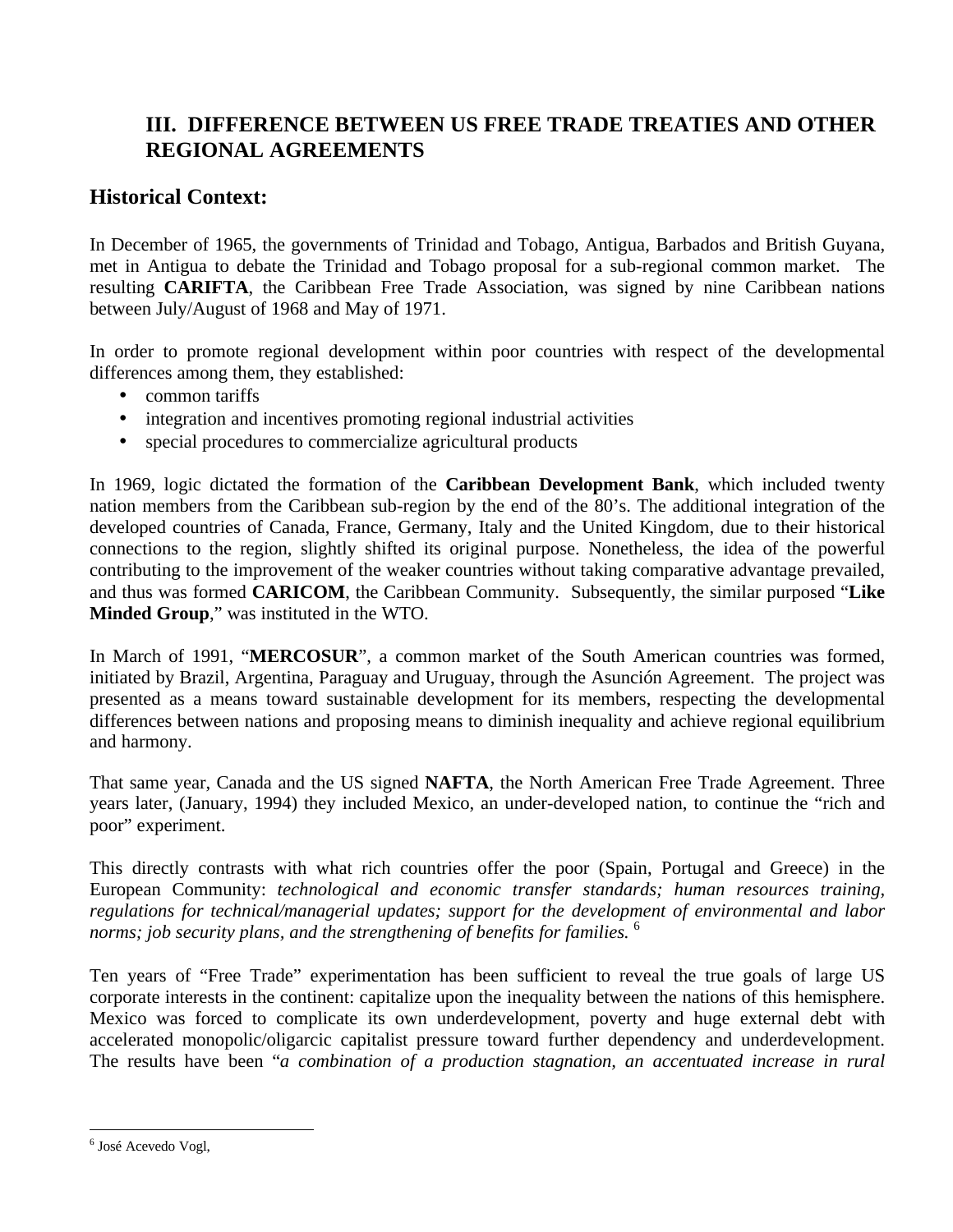*poverty and the progressive loss of jobs provoking migratory tendencies."* <sup>7</sup> Even more alarming, Chapter 11 of NAFTA contains a serious threat to the fundamental aspects of national sovereignty by prioritizing foreign companies over national interests. There is ample documentation of the disaster in the lives of the majority of Mexicans caused by free trade, such as the 4 million Mexicans that dropped into severe poverty since the 1994 signing of NAFTA.

We must learn from them, before it is too late.

Signed

FUNDACION IDENTIDAD CULTURAL Domingo de la Cruz ASOCIACION DE EGRESADOS DE LA UNIVERSIDAD AUTONOMA DE SANTO DOMINGO –UASD-Marino Mejía ST. MARY'S EPISCOPAL CHURCH Revdo. Luis Barrios IGLESIA SAN ROMERO DE LAS AMERICAS U.C.C Simón Morell COMITÉ DOMINICANO DE RECORDACION Roberto Castillo MOVIMIENTO SIGLO XXI María Luisa Núñez CENTRO COMUNAL TAMBORIL Víctor Estrella MIERCOLES CULTURAL: Espacio de reflexión, arte y cultura Augusto Payano CENTRO DE EDUCACION BASICA Lucia Solano CDC REALIDADES, Corp. Zunilda Fondeur PROYECCIONES 2014 Pedro Ant. Lizt TRAZARTE: Huellas Creativas Felix García CENTRO CULTURAL FLORINDA SORIANO "Mamá Tingó" Claudia de la Cruz FUNDACION MINERVA MIRABAL Carlos Leiter ACADEMIA DOMINICANA DE DEPORTE DE QUEENS Julio Ferrera UNION DE ORGANIZACIONES DEPORTIVAS HISPANOAMERICANAS

 $\overline{a}$ 

<sup>7</sup> Acevedo Vogl, Adolfo José: "Los impactos potenciales del tratado de libre comercio Centroamérica-E. U. en el sector agrícola y la pobreza rural de Nicaragua", American Friendo Service Comité, Mayo, 2003)Idem, Adolfo

<sup>&</sup>lt;sup>8</sup> José Acevedo Vogl,

<sup>9</sup> Idem, Acevedo Vogl, Adolfo José

<sup>10</sup> Idem, Isa-Contreras, Pável